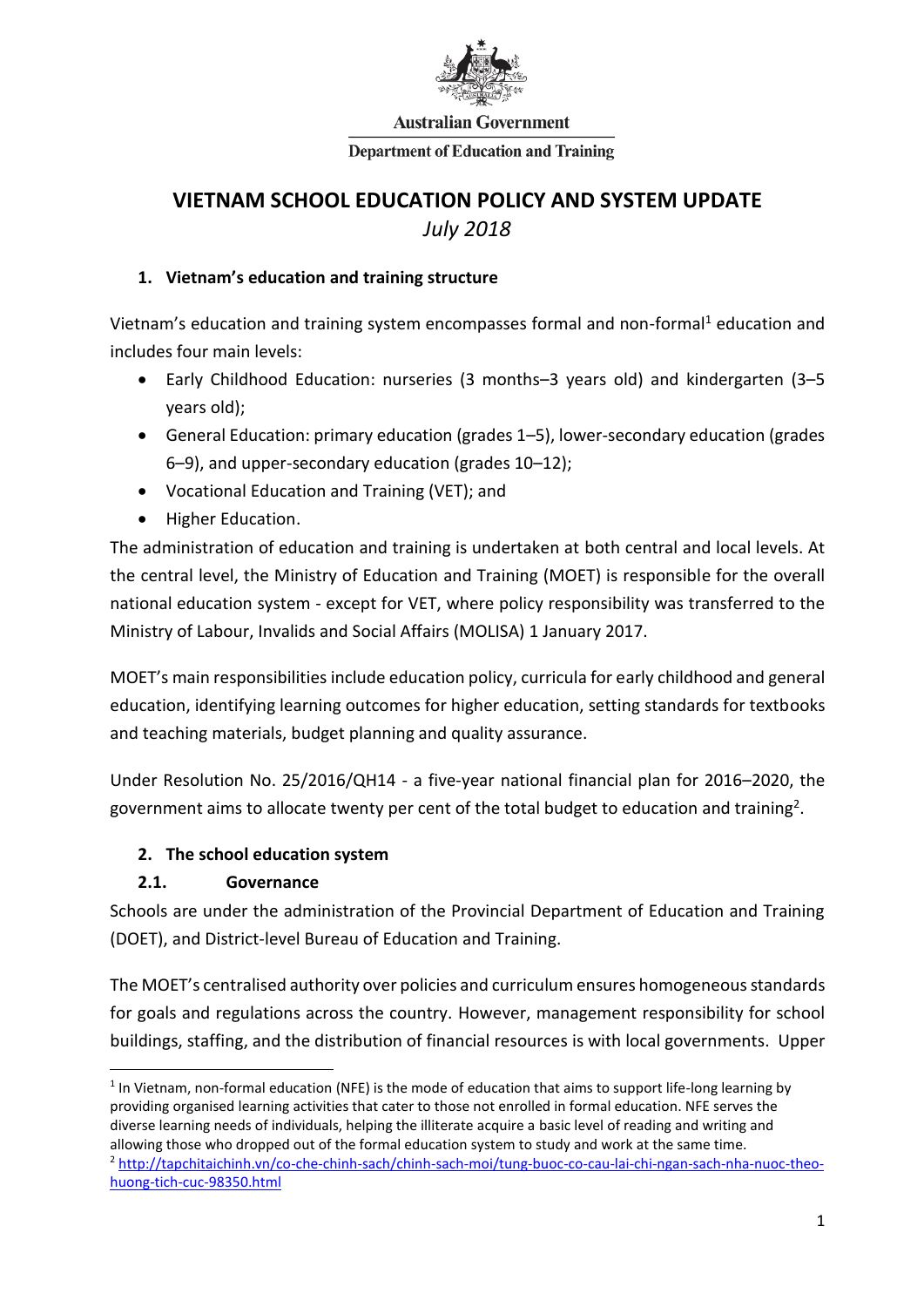secondary schools and professional schools are managed at the provincial level by DOET, and lower secondary schools and primary schools are managed locally at district level by District Office of Education and Training.

In addition, a number of high quality special or gifted schools operated by universities are administered by MOET rather than local authorities. These include the Foreign Language Specialised School under University of Foreign Languages and International Studies and the High School for the Gifted under Hanoi University of Education.

## **2.2. Types of ownership**

As prescribed in *Article 48 of Vietnam's Education Law 2005*, there are three types of educational establishments:

- Public education establishments: established and monitored by the State (the central Government). The State also nominates their administrators and decides staff quotas. The State invests in infrastructure and allocates funding for ongoing regular spending.
- People-founded educational establishments: Social or economic organisations apply for permission from the State to set up an institution with non-State budget capital.
- Private educational establishments: Individuals or groups of individuals apply for permission from the State to set up and invest in the institution by themselves.

The people-founded and private educational establishments are collectively referred to as non-public educational establishments.

## **2.3. Statistics**

### **Primary education<sup>3</sup>**

|                           | Academic year 2016-2017 |               |                   | Academic year 2017-2018 |               |            |  |
|---------------------------|-------------------------|---------------|-------------------|-------------------------|---------------|------------|--|
|                           | <b>Total</b>            | <b>Public</b> | <b>Non-public</b> | <b>Total</b>            | <b>Public</b> | Non-public |  |
| <b>Number of schools</b>  | 15,052                  | 11,939        | 113               | 14,937                  | 14,695        | 242        |  |
| <b>Number of students</b> | 7,801,560               | 7,733,318     | 68,242            | 8,041,842               | 7,882,145     | 159,697    |  |
| <b>Number of teachers</b> | 397,098                 | 392,123       | 2,149             | 396,600                 | 390,783       | 5.817      |  |

### **Lower Secondary education<sup>4</sup>**

|                           | Academic year 2016-2017 |               |        | Academic year 2017-2018 |               |            |  |
|---------------------------|-------------------------|---------------|--------|-------------------------|---------------|------------|--|
|                           | <b>Total</b>            | <b>Public</b> | Non-   | <b>Total</b>            | <b>Public</b> | Non-public |  |
|                           |                         |               | public |                         |               |            |  |
| <b>Number of schools</b>  | 10,928                  | 10,873        | 55     | 10,939                  | 10,887        | 52         |  |
| <b>Number of students</b> | 5,235,524               | 5,178,829     | 56,695 | 5,373,312               | 5,312,715     | 60,597     |  |
| <b>Number of teachers</b> | 310,953                 | 306,128       | 4,825  | 306,110                 | 300.990       | 5,120      |  |

 $\overline{\phantom{a}}$ <sup>3</sup> Ministry of Education and Training (2018). *Primary Education Statistics*. https://www.moet.gov.vn/thongke/Pages/thong-ke-giao-duc-tieu-hoc.aspx?ItemID=5392

<sup>4</sup> Ministry of Education and Training (2018). *Secondary Education Statistics*.

https://www.moet.gov.vn/content/tintuc/Lists/News/Attachments/5393/20.4%20THCS%20-

<sup>%20</sup>TK%C4%90N%202017-2018%20(PB%2030.3.18)%20final.pdf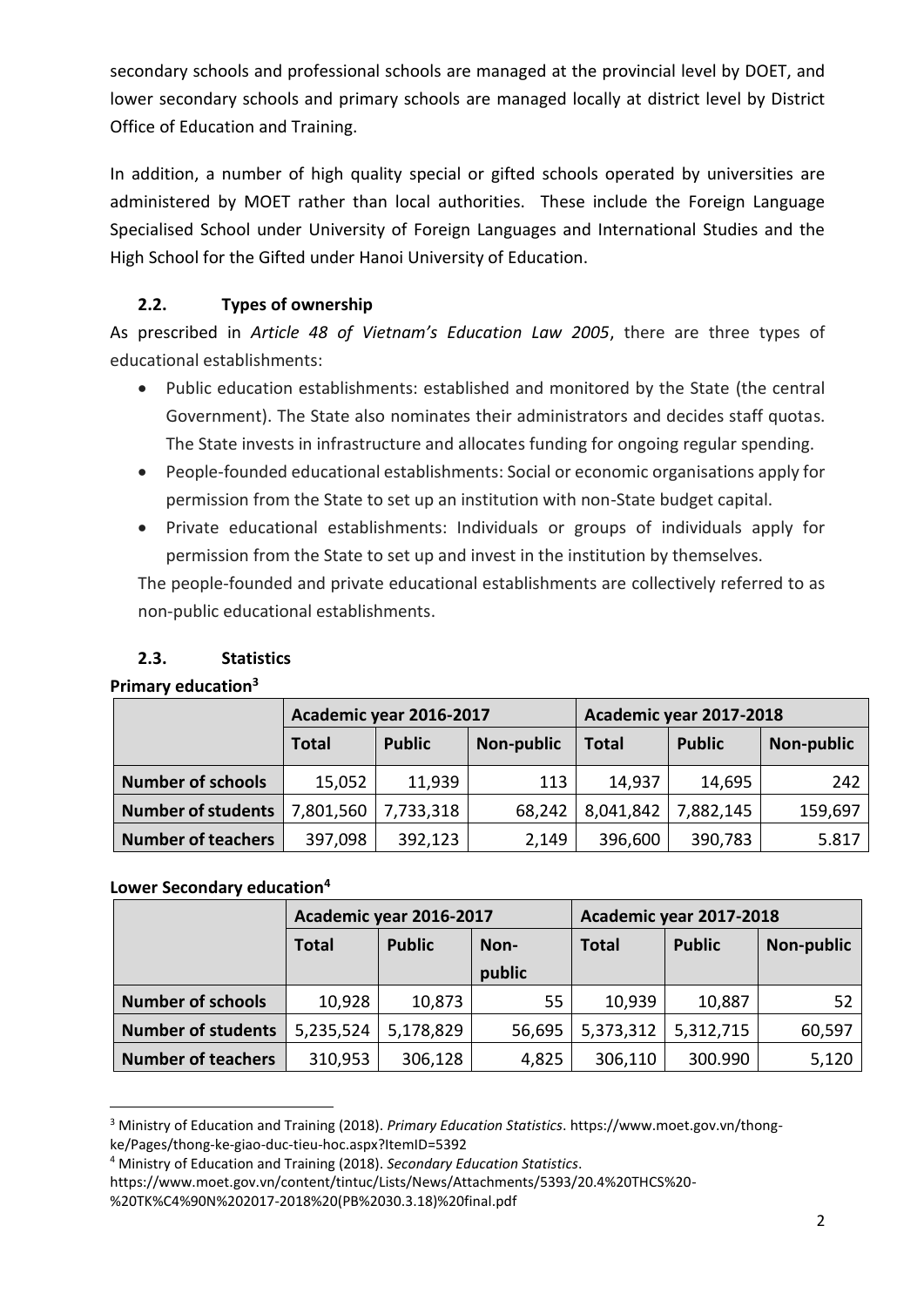Upper Secondary education<sup>5</sup>

 $\overline{\phantom{a}}$ 

|                    | Academic year 2016-2017 |           |                  | Academic year 2017-2018 |           |            |
|--------------------|-------------------------|-----------|------------------|-------------------------|-----------|------------|
|                    | Total                   | Public    | Non-public Total |                         | Public    | Non-public |
| Number of schools  | 2.391                   | 2,110     | 281              | 2,398                   | 2,114     | 284        |
| Number of students | 2,477,175               | 2,290,929 | 186,246          | 2,508,564               | 2,313,315 | 195,249    |
| Number of teachers | 150,721                 | 136,830   | 13,891           | 150,288                 | 135,819   | 14,469     |

#### **3. School policy and system update**

#### **3.1. The amended Education Law**

In the recent meeting of the National Assembly in May 2018, the draft of the amended Education Law was introduced for discussion and feedback. The amended law is expected to be passed by the National Assembly in November 2018. Compared to the existing 2005 Education Law, the draft proposed four distinctive amendments. Firstly, the draft amendment suggests higher salary for teachers to ensure teachers are being motivated to produce better education quality. Secondly, the draft proposes to streamline general education into two stages: (1) Basic education (primary and under secondary education) and (2) Job-oriented education (upper secondary education or professional secondary education). Thirdly, teachers' qualifications are nationally standardised to ensure a better general education outcome in Vietnam [for instance, primary school teachers are required to obtain a college degree (diploma level) at least]. Fourthly, lower secondary school students will be provided with tuition-free education (this means the government commits to have education universalisation from grade  $1 -$  grade 9, instead of from year  $1 -$  year 5 as it is now).

The amendment is to reflect the objectives of general education in Vietnam in order to meet the changing requirements of contemporary education as well as of industry. Apart from focusing on academic competency, ideological education, creativity and soft skills as prescribed in Article 27 of the existing education law, the proposed amended law also emphasises the significance of lifelong learning and compatibility between Vietnam education and internationally recognised standards.

## **3.2. Highlights relating to school sector from Decree 86 on foreign cooperation and investment in education and training**

*Decree 86,* which will take effect on 1st August 2018 replacing *Decree 73 (2012)*, applies to foreign cooperation and investment activities in education and training in Vietnam from early childhood education, school to higher education sectors. It does not apply to vocational education and training which is regulated by *Decree 48.* The amendment of *Decree 48* is expected to be approved by late 2018.

<sup>5</sup> Ministry of Education and Training (2018). *High School Education Statistics*. https://www.moet.gov.vn/content/tintuc/Lists/News/Attachments/5394/THPT%20-%20TK%C4%90N%202017- 2018%20(PB%2030.3.18).pdf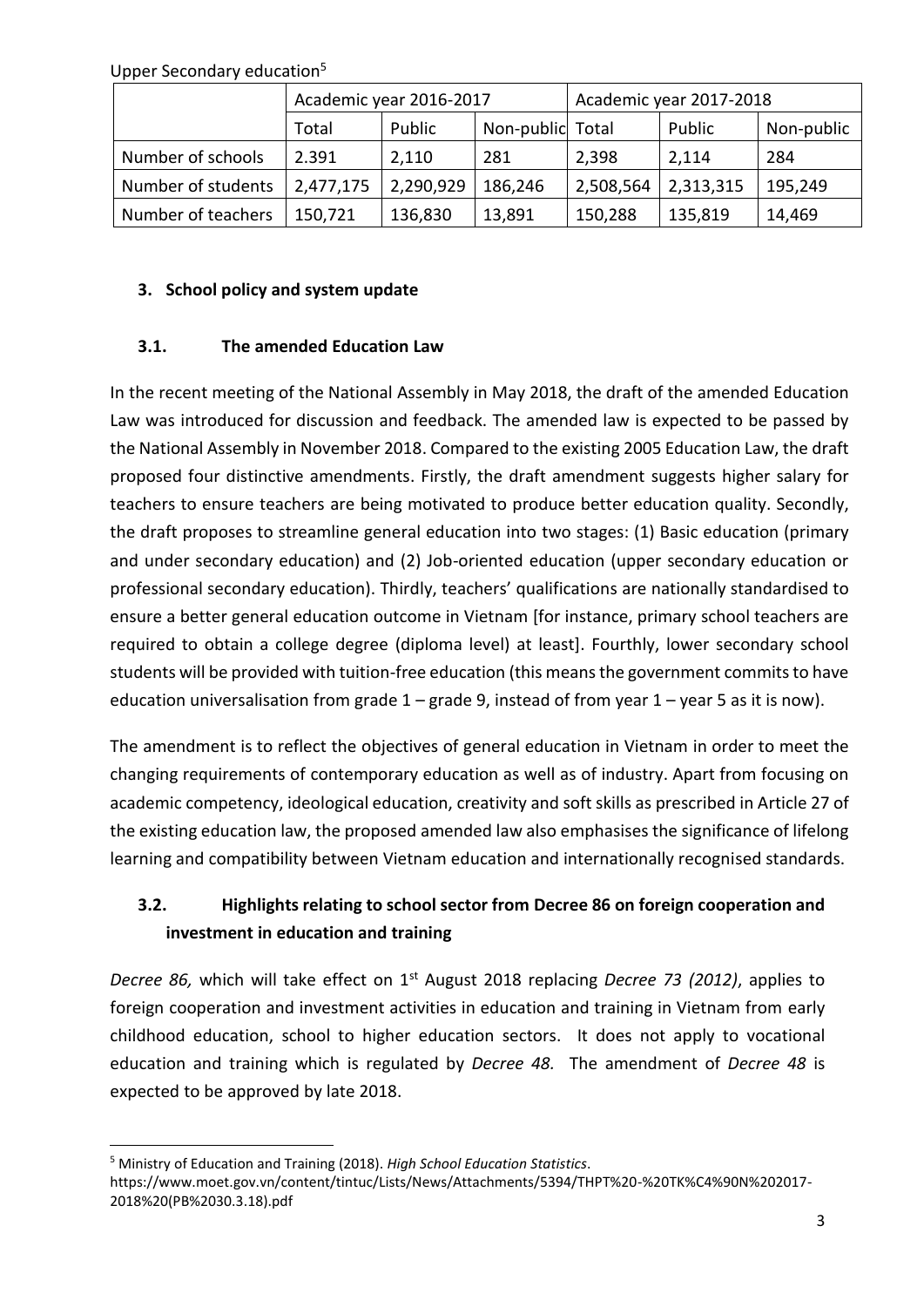The foreign cooperation and investment activities in education and training regulated by *Decree 86* include education linkage programs at early childhood education and school level. This is to deliver integrated Vietnamese and foreign school curriculum to Vietnamese students in Vietnam. This mode of cooperation is open to private Vietnamese schools and kindergartens in partnership with legal and accredited educational establishments abroad. This is a new component compared with *Decree 73.*

The DOET Director shall approve education linkage programs, in consultation with MOET for approval of the curriculum delivered under the programs. The Minister of Education and Training shall approve the integrated Vietnamese and foreign curriculum delivered in the education linkage programs.

Education institutions delivering education linkage programs in Vietnam need to undertake accreditation in accordance with Vietnam's current regulations. The foreign curriculum to be integrated and delivered in the education linkage programs should be accredited or recognised for quality by legislative agencies in their home countries.

Vietnamese students that foreign-invested kindergartens and schools can admit should be lower than 50% of the total enrolments. This is a lift from 0% for kindergarten, 10% for primary schools and 20% for secondary schools under *Decree 73*.

## **3.3. Projects supporting policy and system reforms**

### *Renovation of General Education Project (2016-2021)*

The General Education Project's objective is to raise student learning outcomes by: (i) revising and implementing the curriculum following a competency-based approach; and (ii) improving the effectiveness of instruction by creating and disseminating textbooks aligned with the revised curriculum.

There are three components to the project:

- 1. *Curriculum development*. This component will support the development and implementation of a revised curriculum that is competency-based for all school subjects from grades 1-12.
- 2. *Development and dissemination of aligned textbooks*. This component will support the development a set of textbooks aligned with the new curriculum and the provision of aligned textbooks to schools with high numbers of economically-disadvantaged students.
- 3. *Learning assessment and analysis for continuous improvement of curriculum and policy*. This component includes three sub-components: establishment of the National Centre for Sustainable Development of General Education Quality (NCSDGEQ) and the National Center for Foreign Language Testing (NCFLT); research and capacity-building on curriculum development and assessment; and expansion of the national large-scale assessment system.